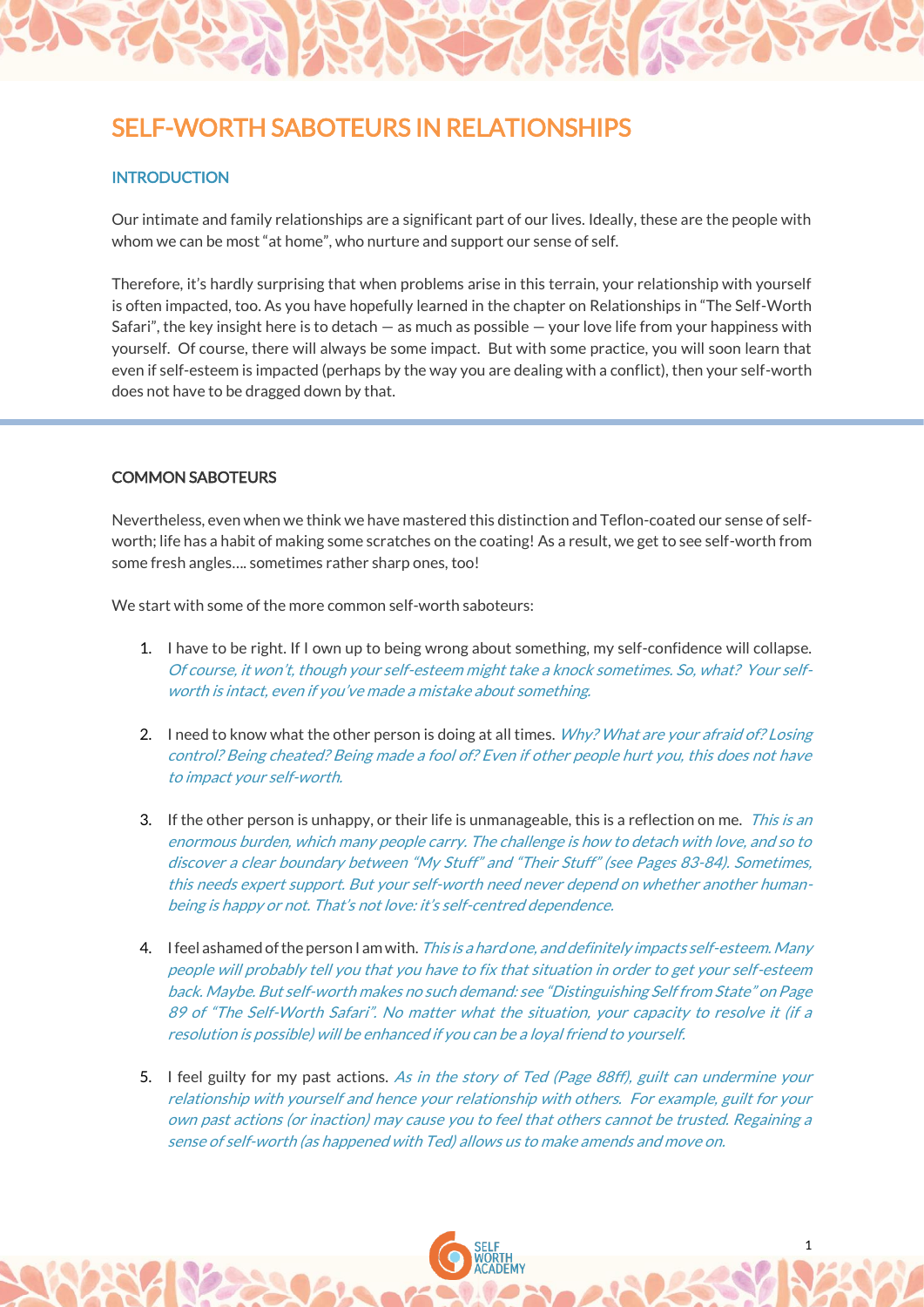#### SUBTLE SABOTEURS

Some of the self-worth saboteurs in relationships can be subtle ones. Even when romance is in full swing, subtle saboteurs can lurk in the shadows of the rose garden in high summer. Here are some:

- 6. This is what love should be like we will never have a bad day. Many of us have fallen for that one, and usually we felt bad about ourselves when that wintry day arrived. Sometimes, we might even have called into question whether the summer days were ever real or not. Again, love and happiness are independent domains. Your friendship with yourself (self-worth) does not depend on how the game of love is going. Weather is changeable: it's important to stay loyal to you.
- 7. Because I am loved by this person, I have self-worth. Because the associated feeling is so intoxicating, the danger behind this proposition is hard to see. While no kind person wants to darken your day with any painful "what if" projections of loss, there are two confusions here. First, at best what you are experiencing is self-esteem, not self-worth (see Pages 18-22). Second, you are confusing your Self and your State (see Page 89). I recommend you go back over the exercises so far in this book and try to find your roots in yourself, not in any relationship.
- 8. What matters is our (happy) relationship, not self-worth. (Or, I live for my family). While the previous saboteur (No. 7) hides "My Stuff" by bundling it into "Your Stuff", this does something similar… this time by bundling self-worth into "Our Stuff" (See Page 83-84.) Again, I recommend you go back over the exercises so far in this book and try to find your roots in yourself, not in any relationship. Your family life will be happier as a result.

#### TRUST-RELATED SABOTEURS

There are a number of other ways in which saboteurs can sneak in, which I'm grouping together here under the general heading of "Trust-related saboteurs". In most cases, notice how mistrust of self creates mistrust of others and visa-versa.

- 9. It's vital that we are interested in the same things.  $Why?$  is it not possible to have different interests, such as leisure activities, and still enjoy a great relationship? Or are you really saying that you don't want to let her/him out on their own? Or that their personal interest somehow represents a threat to your identity?
- 10. I'm terrified of growing old / being dumped. Isn't everyone, at some level? The danger is that this fear can undermine self-worth and with it, the relationship. How about reframing your life so that your ultimate friendship (and reliance) is with/on you, no matter what happens? In this way, you are free to enjoy today without the terrors of tomorrow. In other words, you can live as an expression of self-worth rather than a condition of self-esteem (Shift Two, p 65)
- 11. I look for signs that he/she loves me. *Well, we all do. No matter what any book says. When we do* so, let's at least acknowledge to ourselves that we are seeking validation from them, and perhaps a bit of reassurance for self-esteem too. We would hardly be human if we didn't. But let's not confuse this with self-worth, which is entirely our own responsibility.

2